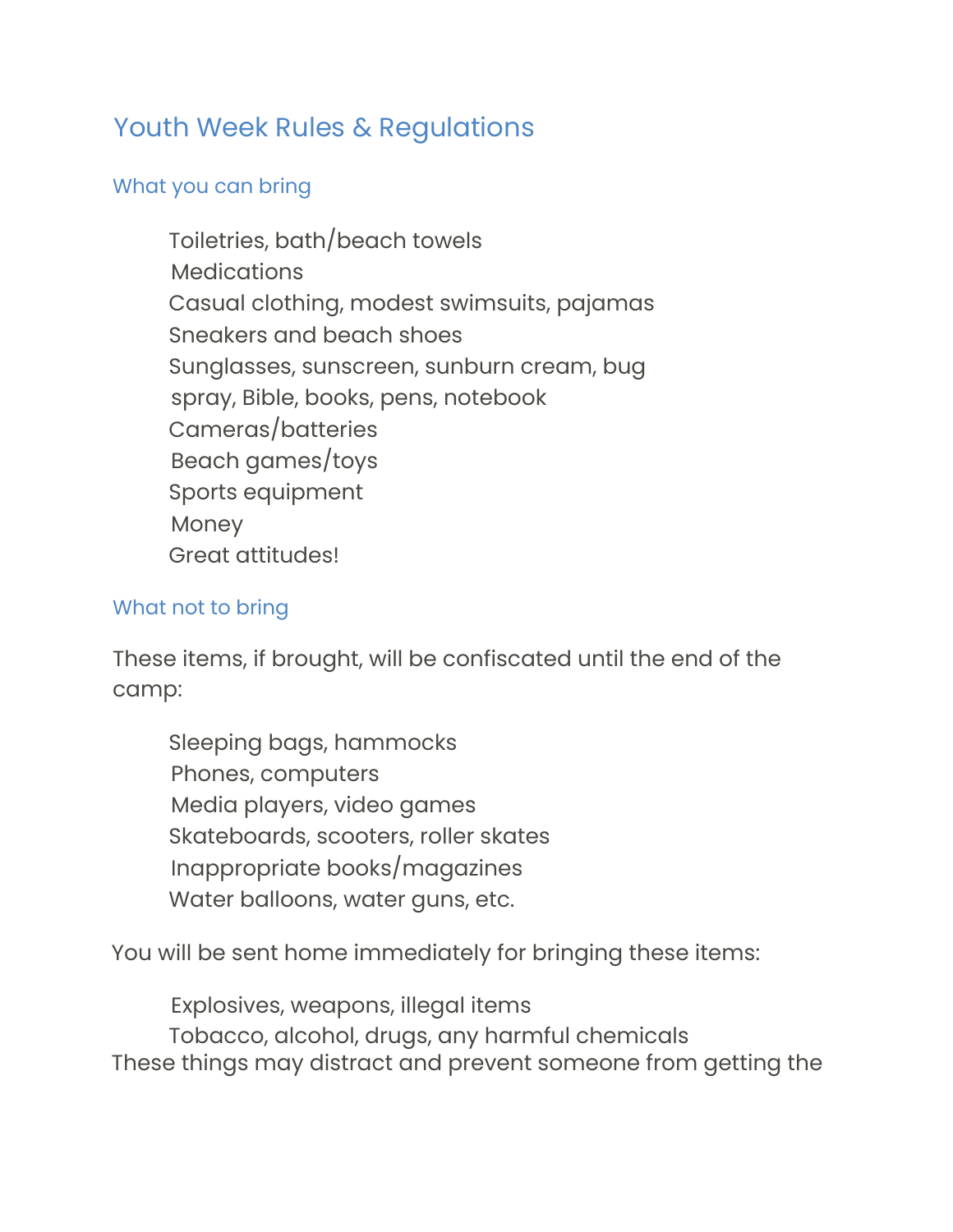most out of their time at the camp, cause them to isolate themselves from others and new or closer friendships, or even hurt themselves or someone else physically, emotionally, or spiritually. Even if you think you can handle it, we ask you to give up these items for the week, hoping that doing so may help someone. Your understanding and cooperation are very much appreciated.

## Behavior Expectations

Every group must have some guidelines and regulations to function effectively and allow everyone to enjoy themselves. Since there are many churches involved in these weeks, there are many different standards and ideas. Therefore, we have developed the following rules to ensure everything runs smoothly and to have weeks where we all work under the same guidelines and for continuity from year to year.

You may not agree with each regulation, but we expect everyone to abide by these during our weeks together. At the end of each week, the pastors and youth leaders of each church involved will meet to discuss the week, and at that time, we will give an opportunity to update, change, or add something to this list to make our weeks better for the Lord.

- Do not bring food or drinks (except water) into the chapel building.
- Be attentive and involved in all chapel programs, meals, and scheduled events and stay together.
- Even if not participating in athletic or group events, be with your team and give moral support. Bring a Bible, notebook, pen, etc., to breakfast and all meetings.
- Do not leave the conference grounds without a leader's permission or supervision.
- When going to or from the beach, avoid oncoming